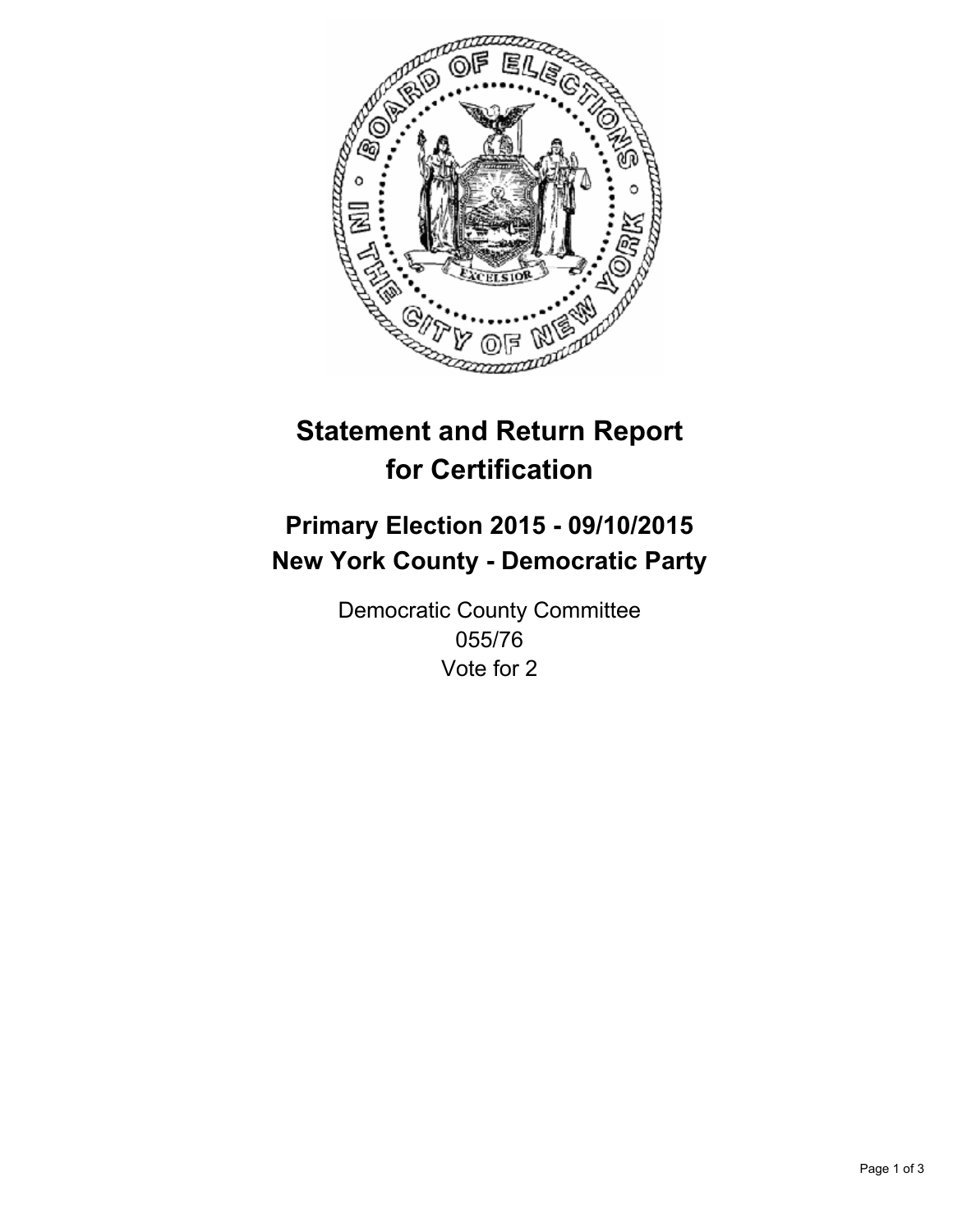

#### **Assembly District 76**

| <b>PUBLIC COUNTER</b>                                    | 38 |
|----------------------------------------------------------|----|
| ABSENTEE/MILITARY                                        | 2  |
| <b>AFFIDAVIT</b>                                         | 0  |
| <b>Total Ballots</b>                                     | 40 |
| Less - Inapplicable Federal/Special Presidential Ballots | 0  |
| <b>Total Applicable Ballots</b>                          | 40 |
| ANGELO DIGANGI                                           | 16 |
| <b>MIRIAM STERN</b>                                      | 20 |
| BARBARA J. FRANKFURT                                     | 13 |
| <b>Total Votes</b>                                       | 49 |
| Unrecorded                                               | 31 |